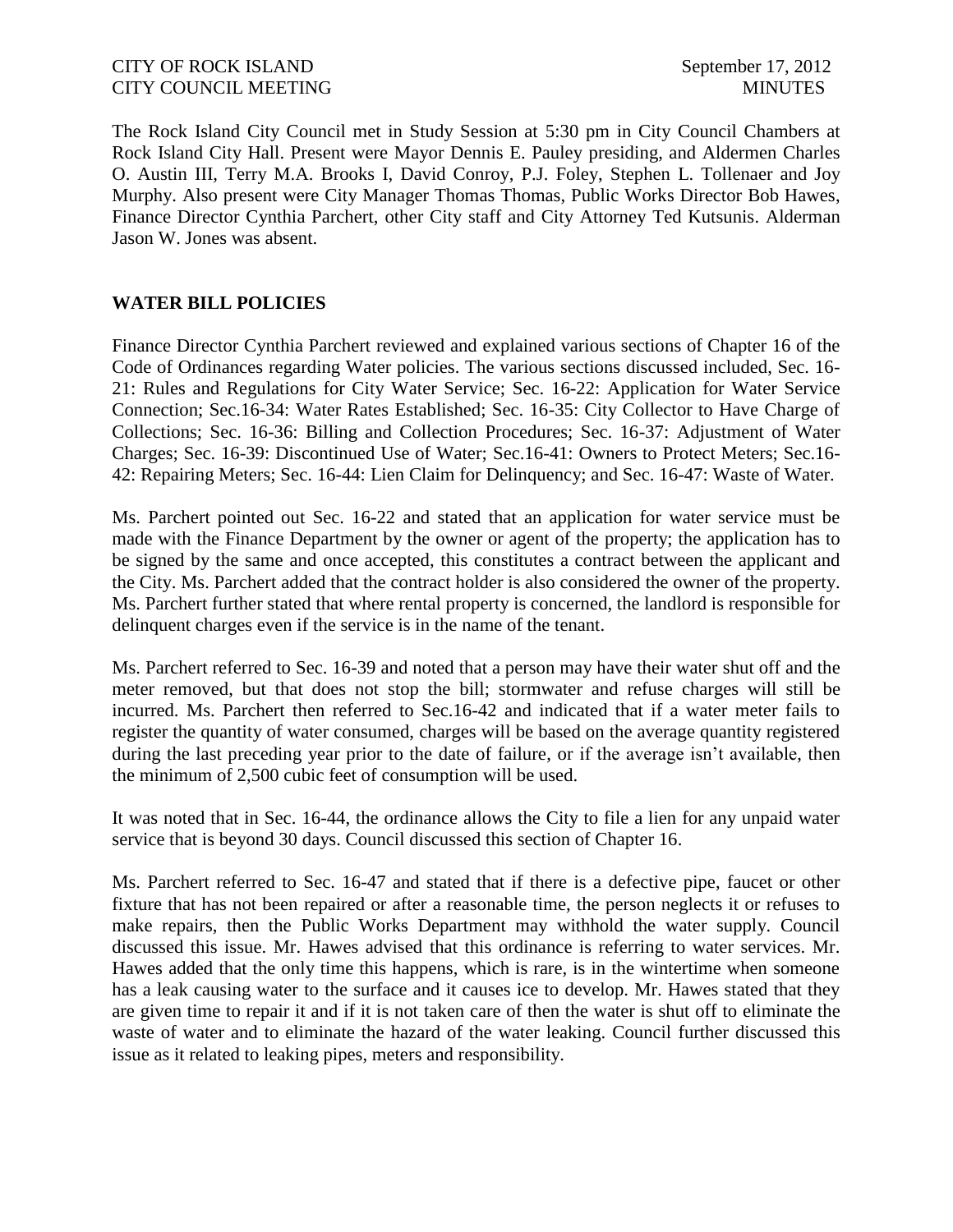Ms. Parchert then discussed in length Sec. 16-36. It was noted that if a water bill is unpaid for 30 days or more, the City may shut off the water service to the property. Ms. Parchert stated that when City records reflect that the premises are occupied by tenants, the water may not be shut off for nonpayment without giving at least five days notice to the tenant by contacting them or by posting the notice on the front door of the property. Ms. Parchert added that a penalty of 5% will be added if the bill is not paid prior to the due date. Ms. Parchert also discussed billing to an address other than the service address and the procedure for the issuance of bills.

Ms. Parchert stated that a question had come up in regards to when a property is sold and there is a new owner. Ms. Parchert recommended that the ordinance be modified so that the new property owners are not responsible for utility bills to the previous owner unless a lien has been filed, in which case, they would have taken the property with a clouded title.

Council and City Attorney Kutsunis discussed this issue as it related to the current procedure for liens being filed and modifications to that procedure.

Ms. Parchert and Council discussed the collection process for unpaid utility bills. Ms. Parchert stated that for water and sewer, liens can be filed, but not for stormwater or refuse; in those cases, collection agencies and small claims court can be used. However, there is a cost involved.

Ms. Parchert pointed out that the Illinois Debt Recovery Program is a new program that the State of Illinois has implemented. It was noted that the City has applied to participate in the program. Ms. Parchert further discussed the details of the program.

Mr. Kutsunis discussed types of liens as it related to municipalities. Council discussed types of resources to collect debt as it related to cost. Council further discussed these issues.

#### **ADJOURNMENT**

A motion made by Alderman Tollenaer and seconded by Alderman Foley to adjourn the meeting carried by the following Aye and No vote. Those voting Aye being; Alderman Austin, Alderman Brooks, Alderman Conroy, Alderman Foley, Alderman Tollenaer and Alderwoman Murphy; those voting No, none. The meeting was adjourned at 6:10 pm.

> \_\_\_\_\_\_\_\_\_\_\_\_\_\_\_\_\_\_\_\_\_\_\_\_ Aleisha L. Patchin, City Clerk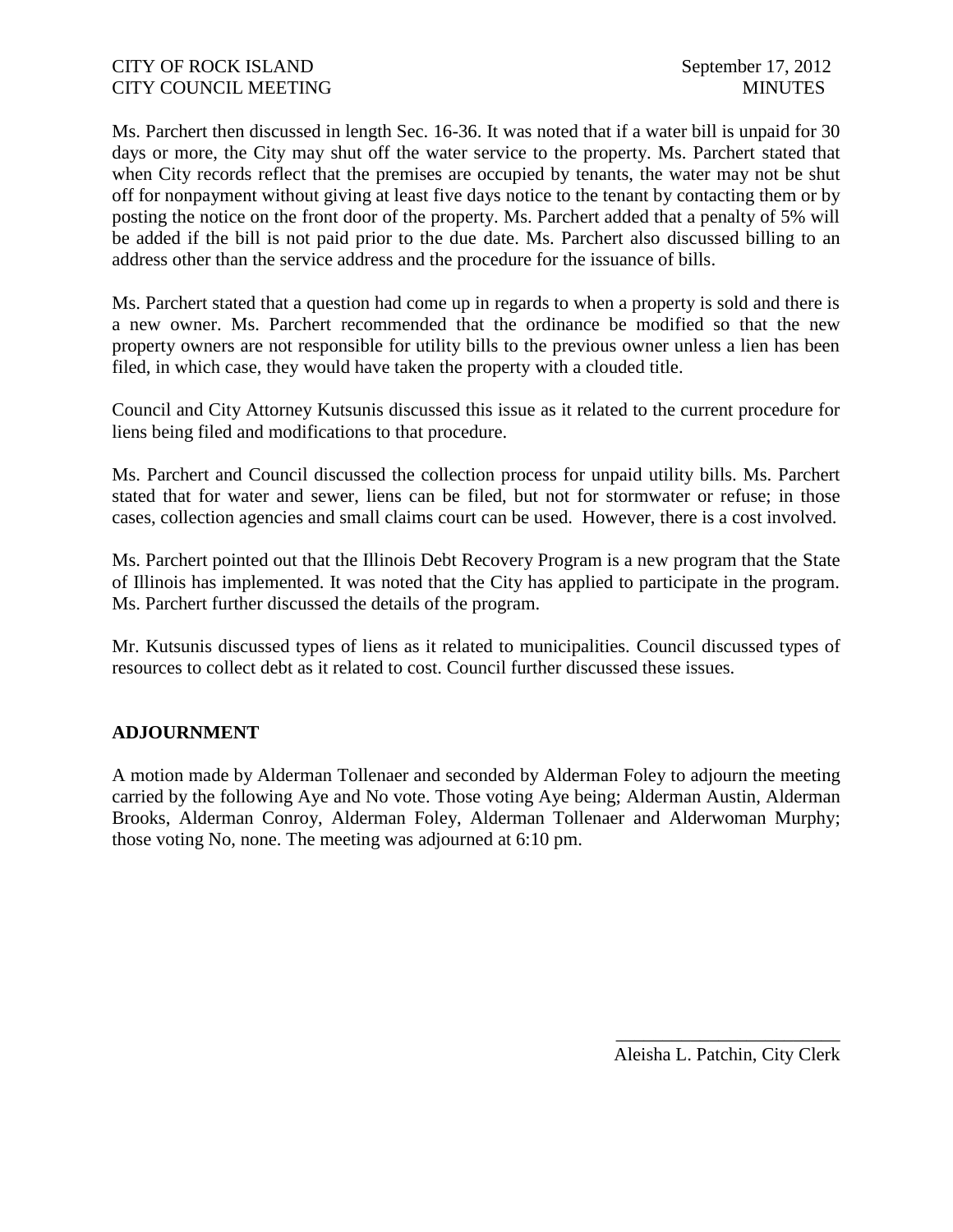Rock Island City Council met in regular session at 6:45 pm in Council Chambers of Rock Island City Hall. Present were Mayor Dennis E. Pauley presiding, and Aldermen Charles O. Austin III, Terry M.A. Brooks I, David Conroy, P.J. Foley, Stephen L. Tollenaer, Jason W. Jones and Joy Murphy. Also present were City Manager Thomas Thomas and City Attorney Ted Kutsunis.

#### Introductory Proceedings

Mayor Pauley called the meeting to order and led in the Pledge of Allegiance. Alderwoman Murphy gave the Invocation.

## Agenda Item #5 **Minutes of the meeting of September 10, 2012.**

A motion was made by Alderman Jones and seconded by Alderman Austin to approve the minutes of the meeting of September 10, 2012 as printed. The motion carried by the following Aye and No vote; those voting Aye being; Alderman Austin, Alderman Brooks, Alderman Conroy, Alderman Foley, Alderman Tollenaer, Alderman Jones and Alderwoman Murphy; those voting No, none.

# Agenda Item #6 **Update Rock Island by Mayor Pauley.**

Mayor Pauley advised everyone to bring their pooch to Bark in the Park on Sunday, September 30, 2012 from 9:00 am to noon for contests, demonstrations, and products and services for every dog. The Mayor stated that everyone can meet Happy the Dog and enjoy delicious pizza from Rock Island Happy Joe's. It was noted that doggy bags filled with goodies will be available for the first 50 dogs.

Mayor Pauley stated that the Fall Community Garage Sale will be held on Saturday, September 22, 2012 at Longview Park from 8:00 am to 2:00 pm. Mayor Pauley added that over 6,000 square feet of sales will be taking place. It was noted that admission to the event will be free, but call (309) 732-7275 to purchase vendor space.

Mayor Pauley offered that the award winning Pride of Rock Island High School Marching Band will present its 2012 competition show at Preview Night on Wednesday, September  $19<sup>th</sup>$  at 7:00 pm at the Rock Island High School Stadium. Mayor Pauley added that musicians from Washington and Edison Junior High Schools will also be performing. It was noted that admission is free and concessions will be available before the show.

Mayor Pauley advised that the 2012 Quad Cities Marathon will take place on Sunday, September 23<sup>rd</sup>. Mayor Pauley stated that the 26.2 mile run starts and ends in downtown Moline, but will cover four cities, three bridges, two states and one island all along the mighty Mississippi River. Mayor Pauley added that along with the marathon, there is a half marathon, a marathon relay, a 5K, a 1-mile walk and even a micromarathon for the kids. Mayor Pauley stated that the race weekend offers something for everyone.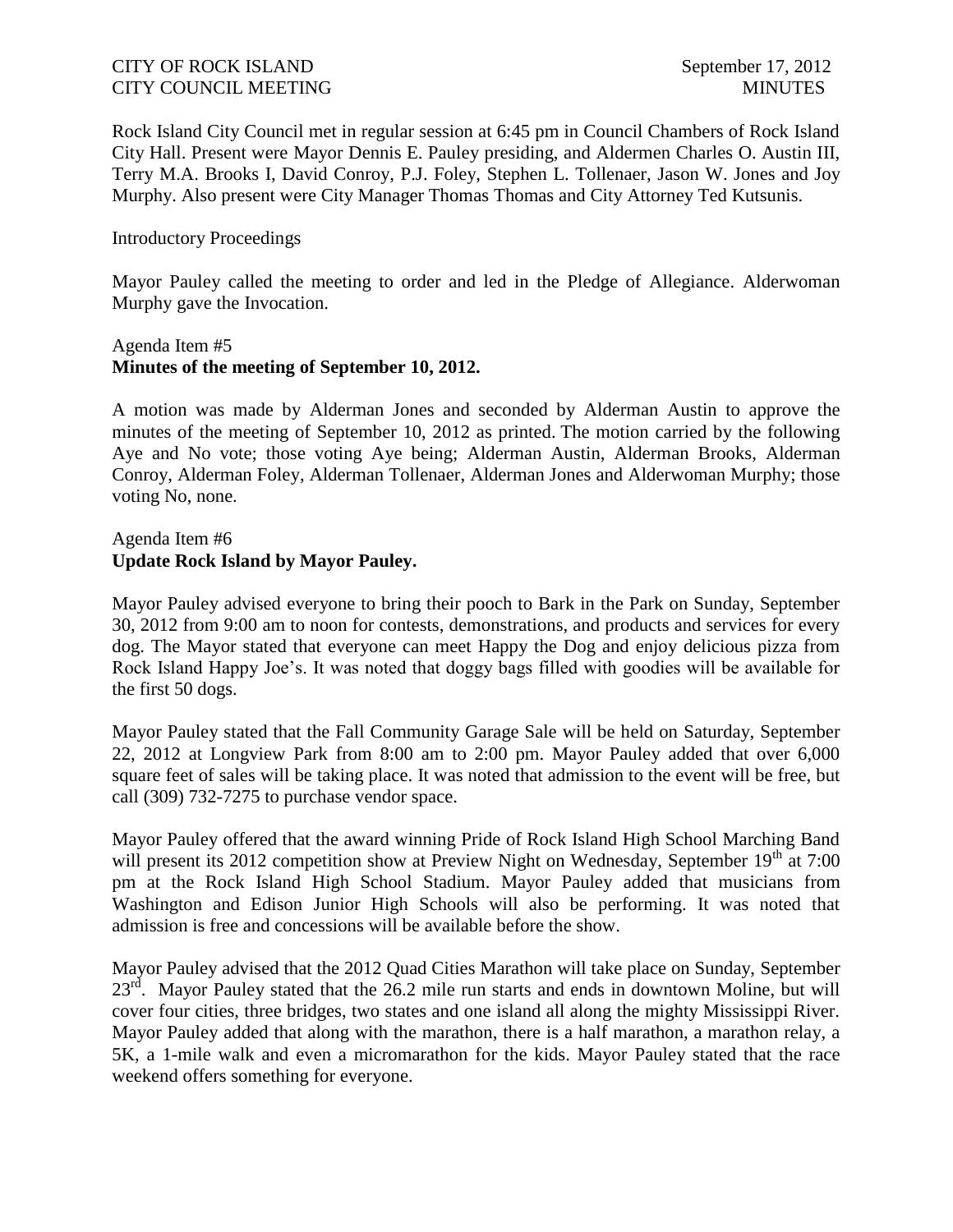Mayor Pauley stated that the grass just got greener; only \$22.00 gets you a cart and 18 holes of golf anytime after 10:00 am on any day at Saukie Golf Course. Mayor Pauley stated that this is a great deal on a course that is in great shape. It was noted to call (309) 732-2278 for a tee time.

# Agenda Item #7 **Presentation of the 2012 Labor Day Parade Awards.**

Grace Shirk, who is a member of the Labor Day Parade Advisory Board and Mayor Pauley stepped to the podium for the 2012 Presentation of the Labor Day Parade Awards.

Ms. Shirk stated that this year's parade had over 160 entries and noted that "What makes Us Rock" was the parade theme. Ms. Shirk commented on the highlights of the parade. Ms. Shirk thanked everyone involved with the parade for making it safe and successful and a special thank you went out to Mary Chappell, Art Milton and the citizens of Rock Island.

Ms. Shirk along with Mayor Pauley presented the 2012 Labor Day Parade Awards to the winning recipients.

The following are the winners of the 2012 Labor Day Parade Awards:

The Citizen's Choice Award winners were selected by various citizens watching the parade. The winners included; Whitey's Ice Cream, Martin Luther King Center Active Club, QC Paws: Rock Island County Animal Care & Control, Vietnam Veterans of America Chapter 299, Mississippi Truck & Trailer Repair, Inc. and Church of Peace.

The Council's Choice Award winners included; Earl Hanson Elementary School, Parrick Motorcycle Trike, US Navy Seabee Veterans of America, JBL Enterprises LLC, Longfellow Liberal Arts Elementary School, Tennant Truck Lines, Inc. and American Bank & Trust Company.

Recycled Doll-Fins of the 8 a.m. Swim Class was the recipient of the Parade Committee's Choice Award. Rock Island Center for Math & Science received the Marshal's Choice Award for the best theme-related entry, and the Rock Island Academy was the recipient of the Mayor's Cup Winner. All winners had their pictures taken with the Mayor.

Mayor Pauley congratulated all of the winners and everyone involved with the parade.

#### Agenda Item #8 **Presentation of the Financial Management Report for August 2012.**

Finance Director Cynthia Parchert provided highlights of the August Management Report. Ms. Parchert advised that the target balance for August is 42%. Ms. Parchert referred to the report and stated that the Finance Department will be monitoring the Replacement tax, Use tax and Utility tax. Ms. Parchert commented that the Replacement tax shows a surplus of \$7,500.00. Ms. Parchert noted that the Use tax shows a shortfall of about \$12,000.00. Ms. Parchert added that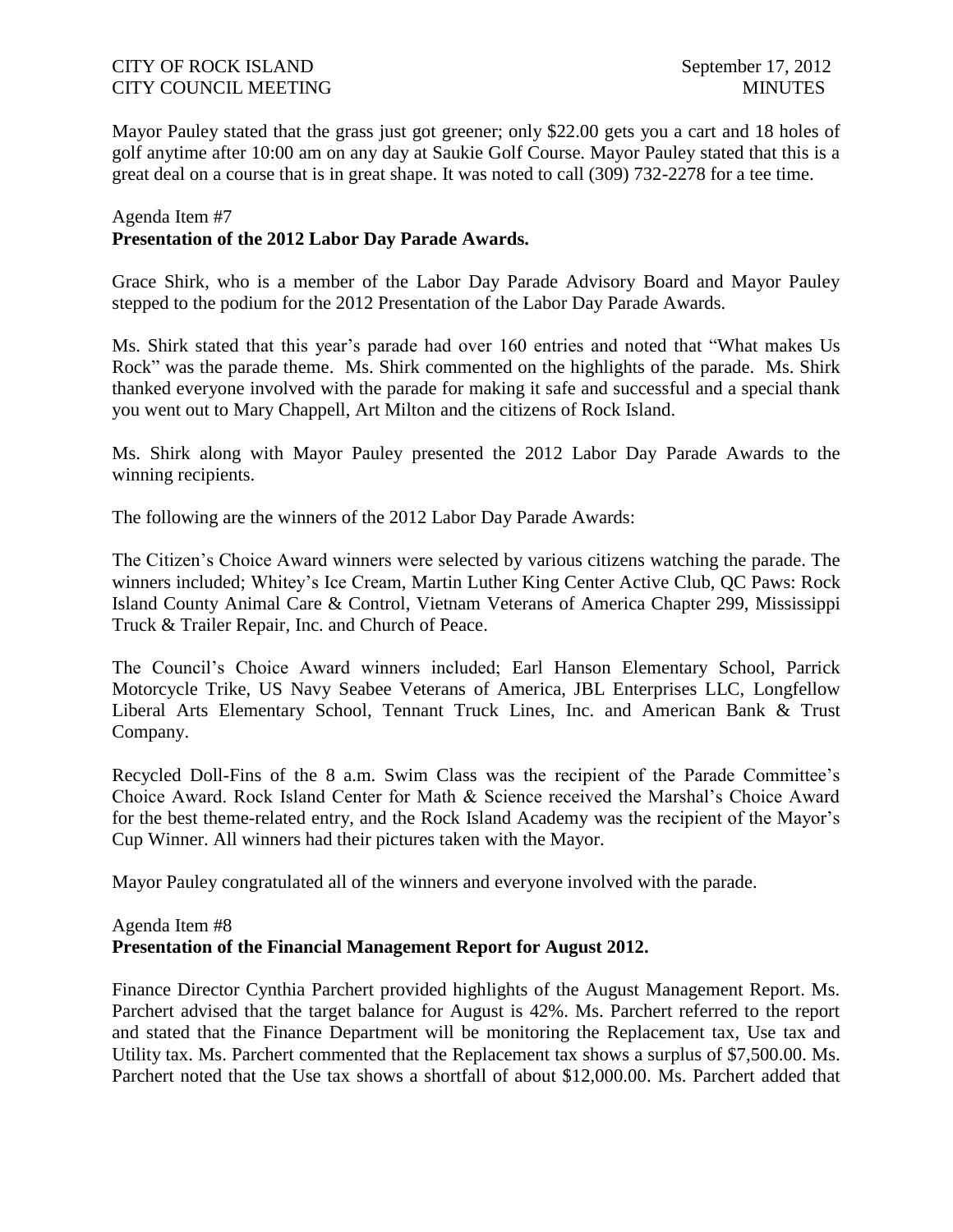the Utility tax shows a shortfall of approximately \$186,000.00 and this tends to have more fluctuation month to month than some of the other taxes with the exception of the Income tax.

Ms. Parchert pointed out that the Sales tax for August has been estimated at \$234,000.00. Ms. Parchert noted that the Utility tax was estimated at \$143,000.00, but the department received notification after the report was put together that the August allocation will be almost \$163,000.00. Ms. Parchert noted that the Telecommunications tax was estimated for July and August.

Ms. Parchert stated that the revenue for the Fleet Maintenance fund looks like it is behind but that is due to a lag as to when they do the interdepartmental billing. Ms. Parchert indicated that the revenue for the Hydroelectric Plant comes from MidAmerican and there is a couple of months lag between the time that MidAmerican collects it and sends it to the City. Ms. Parchert further discussed fund activity.

Ms. Parchert stated that General Fund expenditures are below the 42% target for all departments. Ms. Parchert discussed various funds as it related to the Parks and Recreation Department. It was noted that Park revenue is at 53% and overall department expenses are at 39%.

Ms. Parchert further discussed the Management Report for August.

Ms. Parchert pointed out that in regards to Investments and Rates, there was an error under the IIIT Fund for July; it should state 0.030% as the rate of return rather than 0.103%.

Council then discussed the Management Report for August.

#### Agenda Item #9

## **A Special Ordinance reinstating a 1984 Ford dump truck previously declared as surplus back into the City fleet**.

Alderwoman Murphy moved and Alderman Foley seconded to consider, suspend the rules and pass the ordinance. The motion carried by the following Aye and No vote; those voting Aye being; Alderman Austin, Alderman Brooks, Alderman Conroy, Alderman Foley, Alderman Tollenaer, Alderman Jones and Alderwoman Murphy; those voting No, none.

## Agenda Item #10 **A Special Ordinance providing for the sale of property at 1138 2nd Avenue.**

It was moved by Alderman Foley and seconded by Alderman Jones to consider, suspend the rules and pass the ordinance. The motion carried by the following Aye and No vote; those voting Aye being; Alderman Austin, Alderman Brooks, Alderman Conroy, Alderman Foley, Alderman Tollenaer, Alderman Jones and Alderwoman Murphy; those voting No, none.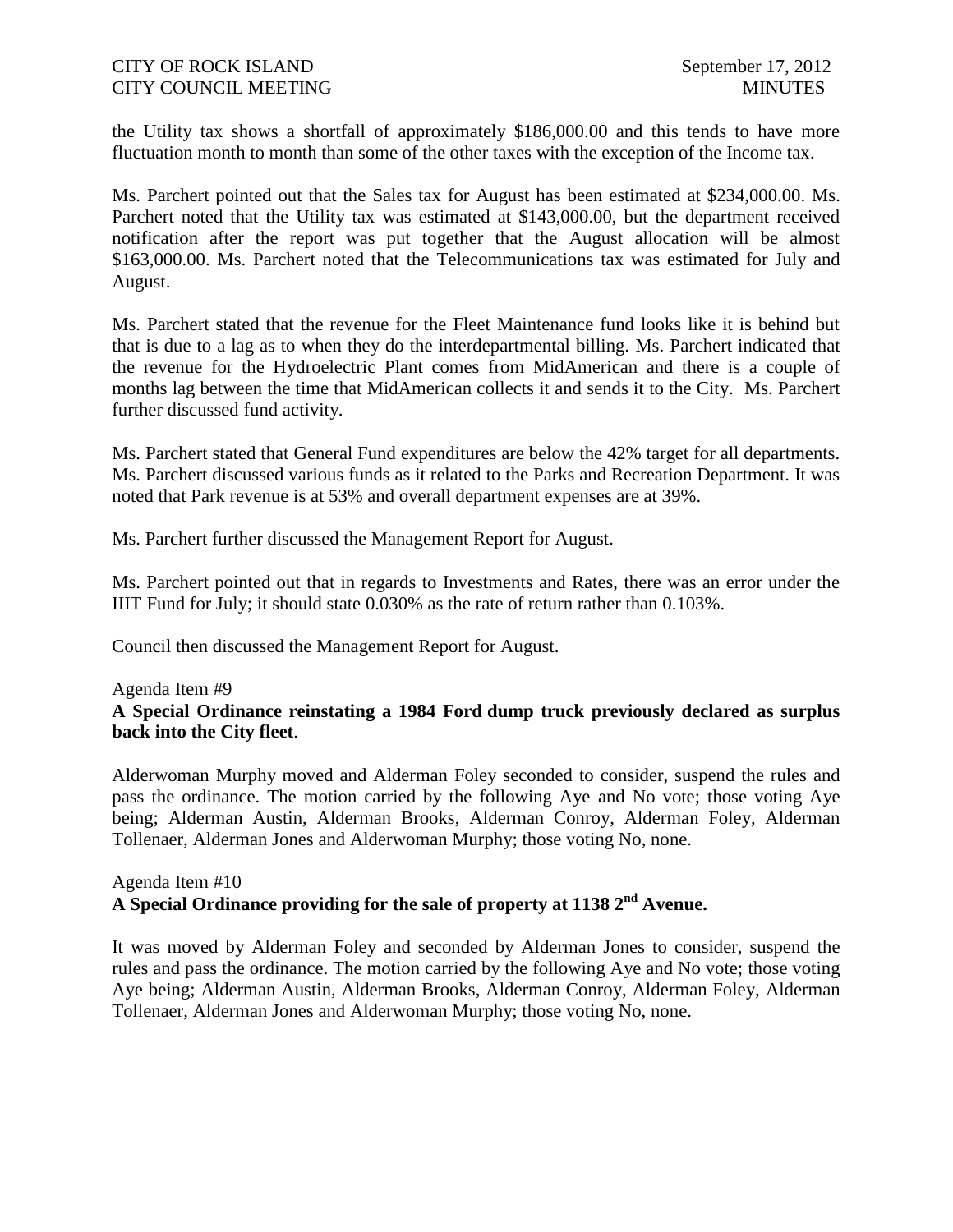# Agenda Item #11 **CLAIMS**

It was moved by Alderman Austin and seconded by Alderman Tollenaer to accept the following reports and authorize payments as recommended. The motion carried by the following Aye and No vote; those voting Aye being; Alderman Austin, Alderman Brooks, Alderman Conroy, Alderman Foley, Alderman Tollenaer, Alderman Jones and Alderwoman Murphy; those voting No, none.

- a. Report from the Public Works Department regarding payment in the amount of \$20,292.58 to Langman Construction for an emergency sewer main repair at  $37<sup>th</sup>$ Street and  $21<sup>st</sup>$  Avenue. (197)
- b. Report from the Public Works Department regarding payment #11 in the amount of \$1,620,969.81 to Civil Constructors, Inc. for services provided for the Wet Weather Treatment System project. (202)

# Agenda Item #12 **Claims for the week of September 7 through September 13 in the amount of \$398,967.76.**

Alderman Conroy moved and Alderman Foley seconded to allow the claims. The motion carried by the following Aye and No vote; those voting Aye being; Alderman Austin, Alderman Brooks, Alderman Conroy, Alderman Foley, Alderman Tollenaer, Alderman Jones and Alderwoman Murphy; those voting No, none.

#### Agenda Item #13

# **Report from the Public Works Department regarding the purchase of 350 new register/touch pads from Badger Meters, Inc. in the amount of \$21,000.00.**

It was moved by Alderwoman Murphy and seconded by Alderman Austin to approve the purchase as recommended. The motion carried by the following Aye and No vote; those voting Aye being; Alderman Austin, Alderman Brooks, Alderman Conroy, Alderman Foley, Alderman Tollenaer, Alderman Jones and Alderwoman Murphy; those voting No, none.

#### Agenda Item #14

## **Report from the Public Works Department regarding the purchase of rehabilitation parts for primary clarifier #1 at the Mill Street Wastewater Plant from Zimmer and Francescon, Inc. in the amount of \$37,907.00**.

Alderman Conroy moved and Alderwoman Murphy seconded to approve the purchase as recommended. The motion carried by the following Aye and No vote; those voting Aye being; Alderman Austin, Alderman Brooks, Alderman Conroy, Alderman Foley, Alderman Tollenaer, Alderman Jones and Alderwoman Murphy; those voting No, none.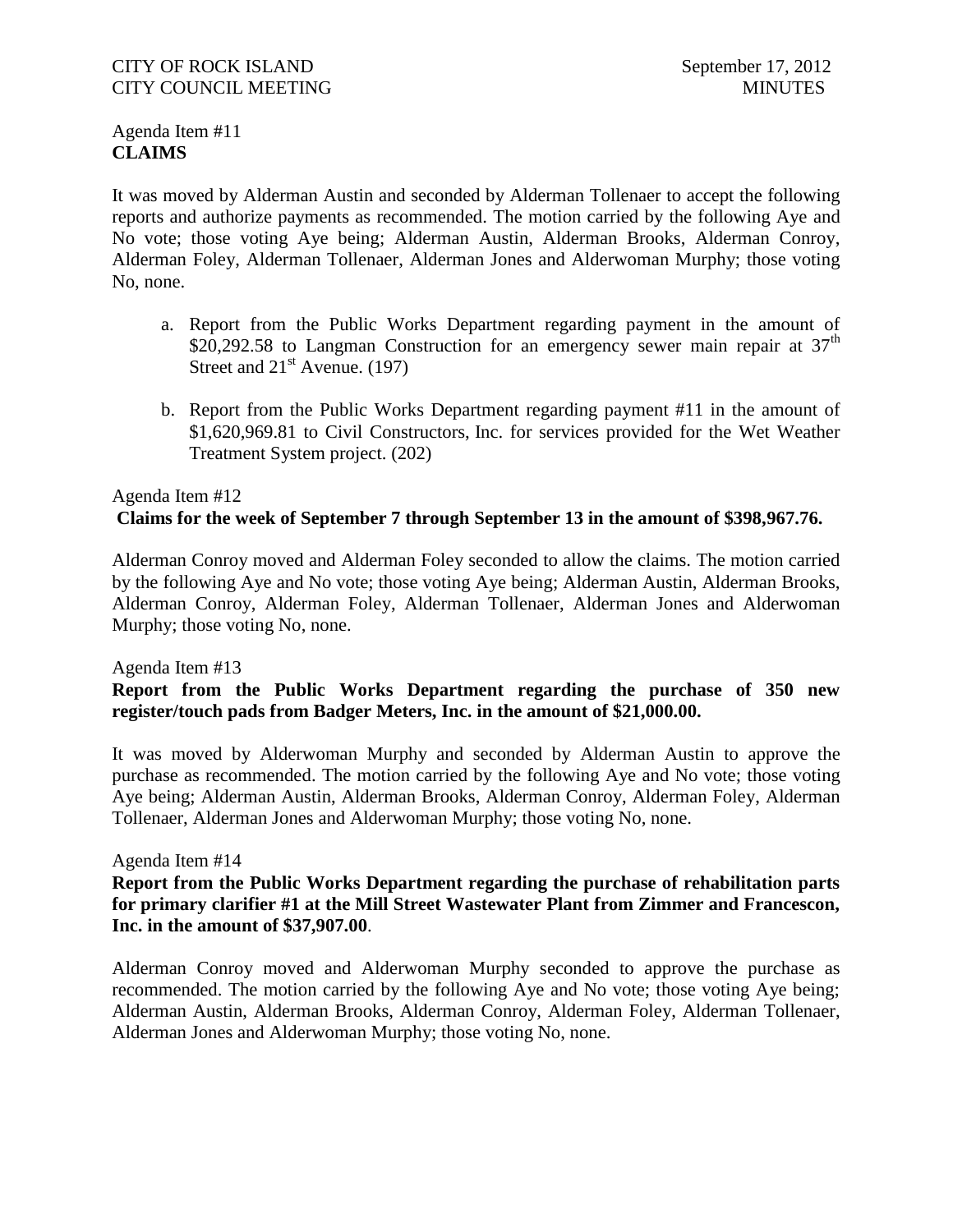#### Agenda Item #15

# **Report from the Community and Economic Development Department regarding the purchase of 16 tax auction properties in the amount of \$16,750.00.**

It was moved by Alderman Jones and seconded by Alderman Conroy to approve the purchase as recommended, authorize the City Manager to execute the contract documents and refer to the City Attorney for an ordinance. The motion carried by the following Aye and No vote; those voting Aye being; Alderman Austin, Alderman Brooks, Alderman Conroy, Alderman Foley, Alderman Tollenaer, Alderman Jones and Alderwoman Murphy; those voting No, none.

#### Agenda Item #16

**Report from the Board of Local Improvements regarding bids for the 42nd Street Reconstruction: 29th Avenue to Saukie Golf Course project, recommending the bid be awarded to Langman Construction, Inc. in the amount of \$326,324.31.**

Alderwoman Murphy moved and Alderman Austin seconded to award the bid as recommended and authorize the City Manager to execute the contract documents. The motion carried by the following Aye and No vote; those voting Aye being; Alderman Austin, Alderman Brooks, Alderman Conroy, Alderman Foley, Alderman Tollenaer, Alderman Jones and Alderwoman Murphy; those voting No, none.

#### Agenda Item #17

# **Report from the Board of Local Improvements regarding bids for the 44th Street Resurfacing: 29th Avenue to Saukie Golf Course project, recommending the bid be awarded to Centennial Contractors of the Quad Cities, Inc. in the amount of \$145,144.00.**

It was moved by Alderman Foley and seconded by Alderman Austin to award the bid as recommended and authorize the City Manager to execute the contract documents. The motion carried by the following Aye and No vote; those voting Aye being; Alderman Austin, Alderman Brooks, Alderman Conroy, Alderman Foley, Alderman Tollenaer, Alderman Jones and Alderwoman Murphy; those voting No, none.

#### Agenda Item #18

**Report from the Community and Economic Development Department regarding a Memorandum of Understanding with Rock Island Economic Growth Corporation for the Veterans and Special Needs Housing and Addendum #1 to the previously approved development agreement for rebating GROWTH property taxes from the 11th Street TIF in access of \$10,000.00 per year for the TIF period.**

Alderwoman Murphy moved and Alderman Conroy seconded to approve the memorandum of understanding and the addendum as recommended and authorize the City Manager to execute the documents. The motion carried by the following Aye and No vote; those voting Aye being; Alderman Austin, Alderman Brooks, Alderman Conroy, Alderman Foley, Alderman Tollenaer, Alderman Jones and Alderwoman Murphy; those voting No, none.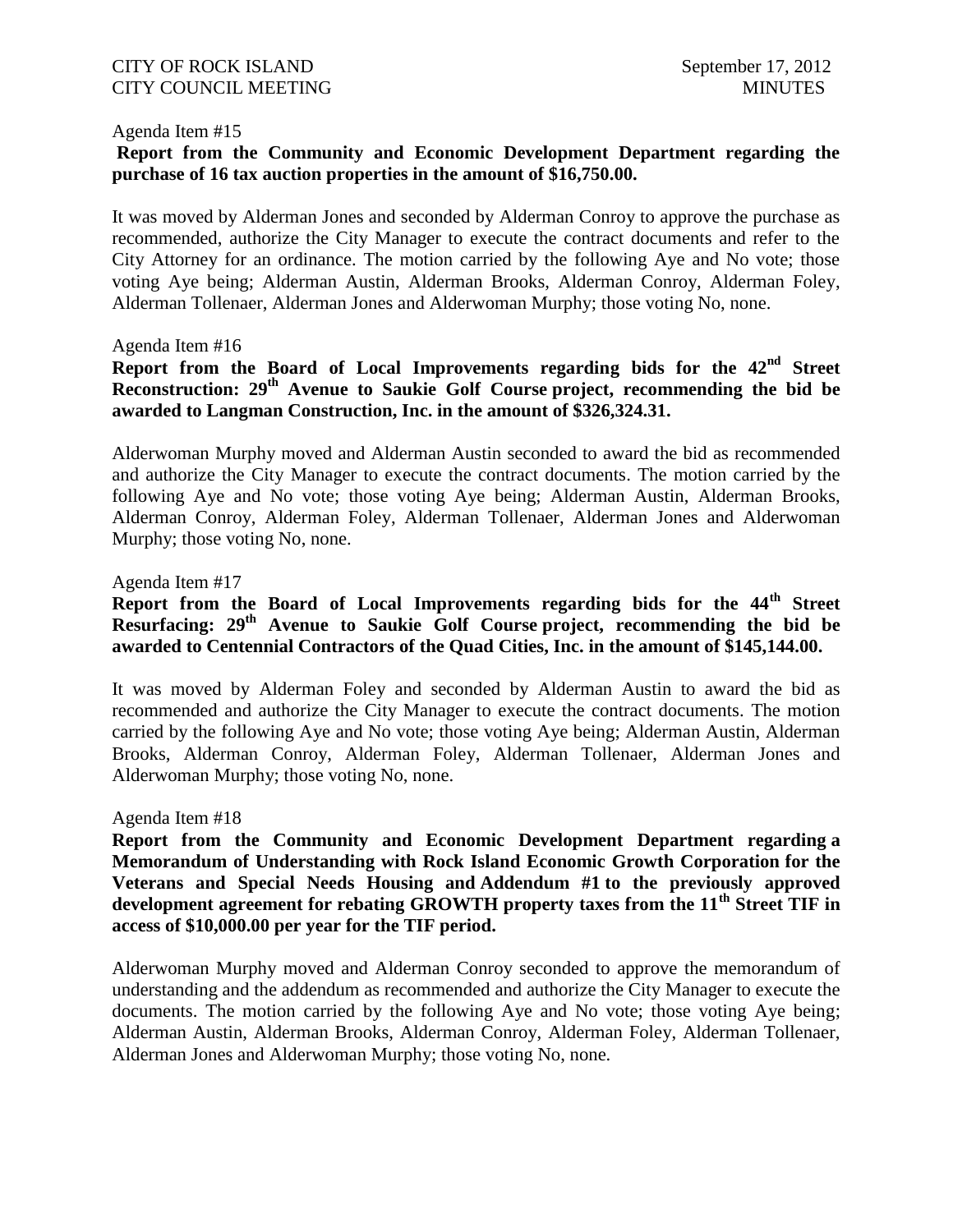#### Agenda Item #19

# **Report from the Community and Economic Development Department regarding a request from Ms. Joan VanHecke for rezoning from an R-3 (one and two family residence) district to a B-1 (neighborhood business) district at 3115 14th Avenue.**

It was moved by Alderman Austin and seconded by Alderwoman Murphy to approve the request as recommended and refer to the City Attorney for an ordinance. The motion carried by the following Aye and No vote; those voting Aye being; Alderman Austin, Alderman Brooks, Alderman Conroy, Alderman Foley, Alderman Tollenaer, Alderman Jones and Alderwoman Murphy; those voting No, none.

#### Agenda Item #20

**Report from the Community and Economic Development Department regarding a request from Daniel Clem-McKinley, Friendship In-Home Services Director for Friendship Manor to apply for a Special Use Permit to operate a community integrated living arrangement group home for adults with intellectual/developmental disabilities at 1202 19 ½ Avenue.**

Alderman Foley moved and Alderman Conroy seconded to allow for the application of the special use permit as recommended. The motion carried by the following Aye and No vote; those voting Aye being; Alderman Austin, Alderman Brooks, Alderman Conroy, Alderman Foley, Alderman Tollenaer, Alderman Jones and Alderwoman Murphy; those voting No, none.

Agenda Item #21

## **Report from the City Clerk regarding an activity application from Necker's Jewelers requesting to hold their third annual Diamond Dash Scavenger Hunt on Saturday, September 22, 2012 from noon to 2:00 pm in downtown Rock Island**.

 It was moved by Alderman Conroy and seconded by Alderman Austin to approve the event as recommended. The motion carried by the following Aye and No vote; those voting Aye being; Alderman Austin, Alderman Brooks, Alderman Conroy, Alderman Foley, Alderman Tollenaer, Alderman Jones and Alderwoman Murphy; those voting No, none.

Agenda Item #22

# **Report from the City Clerk regarding an activity application from the American Cancer Society to hold their Making Strides Against Breast Cancer 5K Walk on Saturday, October 6, 2012 from 8:00 am to 11:00 am.**

 Alderman Tollenaer moved and Alderman Conroy seconded to approve the event as recommended. The motion carried by the following Aye and No vote; those voting Aye being; Alderman Austin, Alderman Brooks, Alderman Conroy, Alderman Foley, Alderman Tollenaer, Alderman Jones and Alderwoman Murphy; those voting No, none.

#### Agenda Item #23

**Report from the City Clerk regarding requests from the businesses in the College Hill District to decorate street posts and trees, place signage in the City's right-of-way, place 10**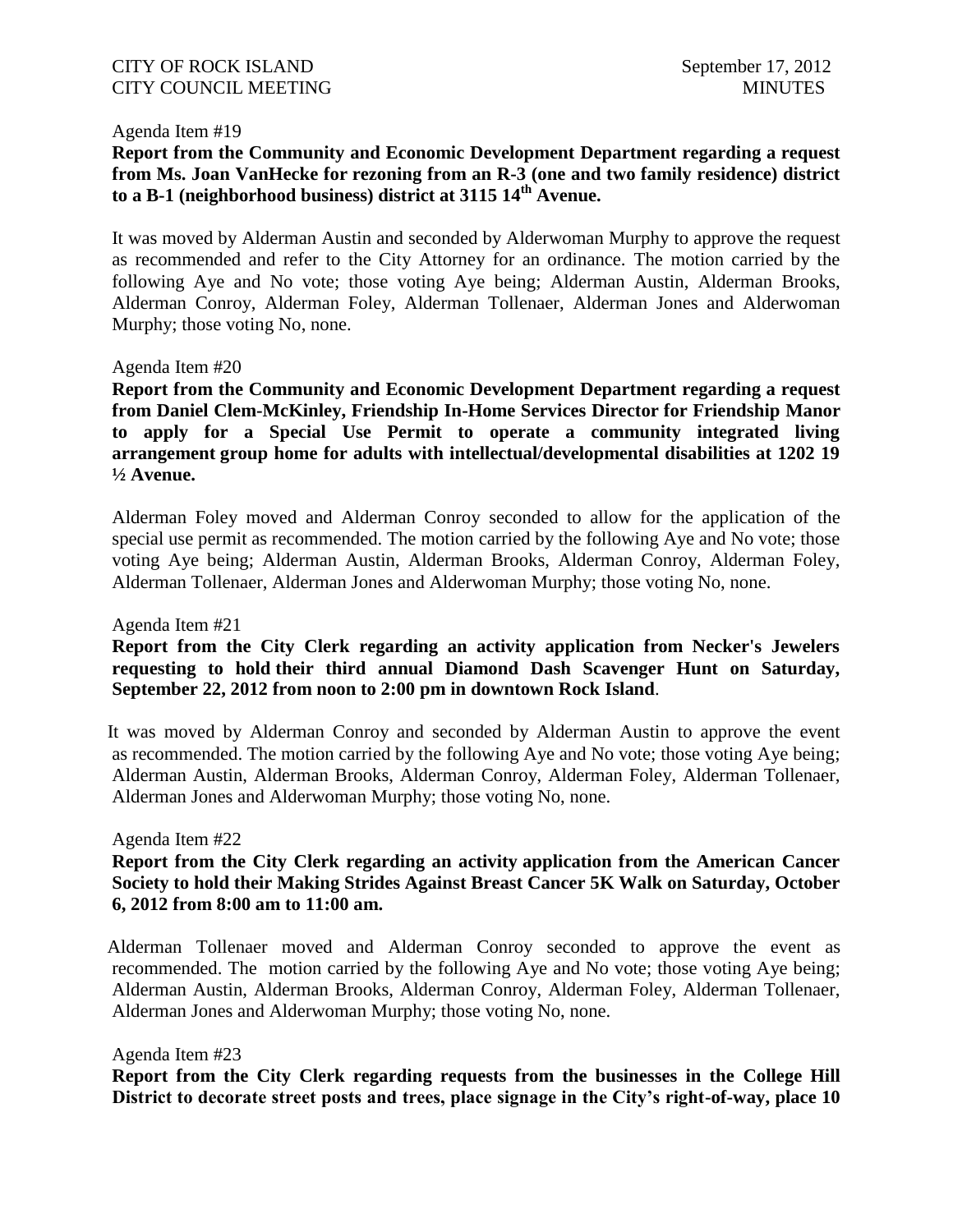## **trash receptacles at the area businesses, requesting two (2) Police Officers for traffic control, and the utilization of College Hill District funds in an amount not to exceed \$900.00 for their Hill-O-Ween Festival to be held on October 27, 2012.**

It was moved by Alderman Jones and seconded by Alderwoman Murphy to approve the requests for decorations, signage and utilization of funds as recommended, and authorize staff to place trash receptacles at the area businesses as stated in the report, subject to the businesses contacting the Police Department for traffic control, providing the proper insurances, removing the decorative bows by November  $4<sup>th</sup>$  and signage by October  $29<sup>th</sup>$ . The motion carried by the following Aye and No vote; those voting Aye being; Alderman Austin, Alderman Brooks, Alderman Conroy, Alderman Foley, Alderman Tollenaer, Alderman Jones and Alderwoman Murphy; those voting No, none.

#### Agenda Item #24 **Other Business**

Alderwoman Murphy encouraged everyone to shop local; Shop Rock Island.

Ms. Caryl Altemus of 1821  $9<sup>th</sup>$  Street stepped forward. Ms. Altemus discussed the blue door hanger that she received regarding disconnection of her water services for nonpayment and the notice of delinquency that she received. Ms. Altemus stated that the paycheck that was going to take care of the installment was coming three days after the date on the bill. Ms. Altemus stated that on September  $7<sup>th</sup>$ , she came to the correct office and paid the water installment and on September  $11<sup>th</sup>$ , she received a notice of delinquency.

Ms. Altemus inquired as to whether a door hanger and a notice of delinquency is really necessary to notify people of delinquency and to remind them that they have a balance owing on the account; and will a simple phone call to the Finance office stating that the bill will be paid on a certain date if it is due be sufficient without a door hanger or a notice of delinquency coming to the home.

Finance Director Cynthia Parchert advised that the notice is automatically generated if there is a balance on the account. Ms. Parchert noted that if a customer has chosen the installment method, a notice is generated after the second installment and there is a lag for when the notice gets sent out and when the third installment is due. Ms. Parchert further explained to Ms. Altemus the three payment installment method. Ms. Parchert noted that by ordinance, the City is obligated to give the owner of a property at least five days notice.

Ms. Parchert advised that a customer cannot call in to make an arrangement to pay their bill. Ms. Parchert added that a customer can stop by the office to make a payment arrangement. Ms. Parchert stated that if the payment is going past the due date, it has to be in writing because then the Finance Department would be extending the contract with the customer.

Council and Ms. Parchert further discussed this issue.